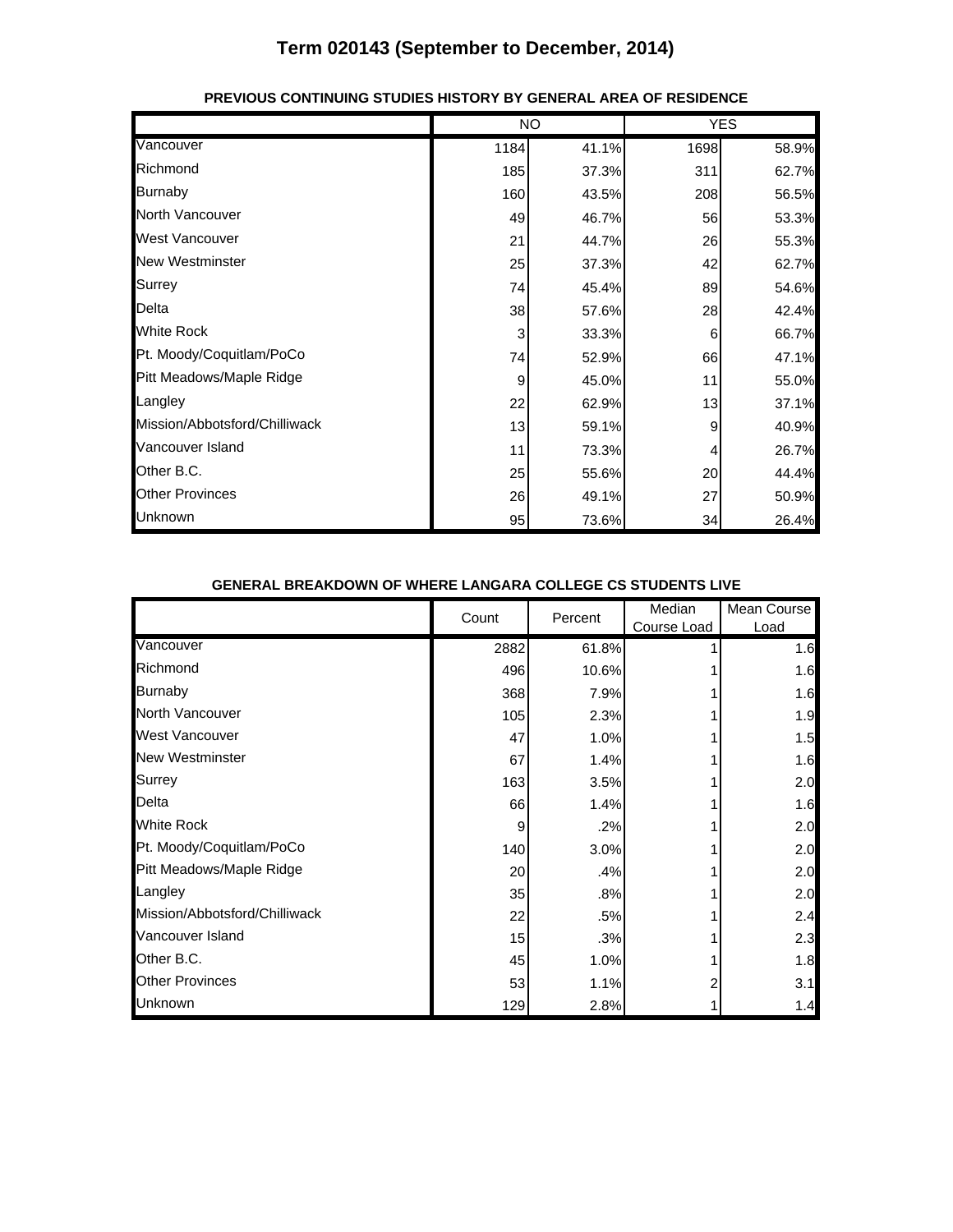|                | ETAILED BREAKDOWN OF WHERE LANGARA COLLEGE CS STUDENTS LIVI   |     |
|----------------|---------------------------------------------------------------|-----|
| Vancouver      | V5K- Vancouver (North Hastings Sunrise)                       | 30  |
|                | V5L- Vancouver (North Grandview Woodland)                     | 36  |
|                | V5M- Vancouver (South Hastings Sunrise)                       | 69  |
|                | V5N- Vancouver (South Grandview Woodland)                     | 125 |
|                | V5P- Vancouver (Victoria Fraserview)                          | 190 |
|                | V5R- Vancouver (South Renfrew Collingwood)                    | 176 |
|                | V5S- Vancouver (Killarney)                                    | 164 |
|                | V5T- Vancouver (East Mount Pleasant)                          | 81  |
|                | V5V- Vancouver (West Kensington Cedar Cottage)                | 137 |
|                | V5W- Vancouver (SE Riley Park Little Mountain / North Sunset) | 186 |
|                | V5X- Vancouver (SE Oakridge / South Sunset)                   | 216 |
|                | V5Y- Vancouver (West Mount Pleasant)                          | 129 |
|                | V5Z- Vancouver (East Fairview / South Cambie)                 | 109 |
|                | V6A- Vancouver (Strathcona / Downtown Eastside)               | 38  |
|                | V6B- Vancouver (NE Downtown / Yaletown)                       | 120 |
|                | V6C- Vancouver (Waterfront / Coal Harbour / Canada Place)     | 12  |
|                | V6E- Vancouver (SE West End / Davie Village)                  | 80  |
|                | V6G- Vancouver (NW West End / Stanley Park)                   | 95  |
|                | V6H- Vancouver (West Fairview / Granville Island)             | 82  |
|                | V6J- Vancouver (NW Shaughnessy / East Kitsilano)              | 88  |
|                | V6K- Vancouver (Central Kitsilano / Greektown)                | 65  |
|                | V6L- Vancouver (NW Arbutus Ridge / NE Dunbar Southlands)      | 38  |
|                | V6M- Vancouver (South Shaughnessy / SE Arbutus Ridge)         | 110 |
|                | V6N- Vancouver (West Kerrisdale / Musqueam)                   | 49  |
|                | V6P- Vancouver (SE Kerrisdale / West Marpole)                 | 336 |
|                | V6R- Vancouver (West Kitsilano / West Point Grey / Jericho)   | 44  |
|                | V6S- Vancouver (NW Dunbar Southlands / Chaldecutt)            | 49  |
|                | V6T- Vancouver (UBC)                                          | 28  |
| Richmond       | V6V- Richmond Northeast                                       | 45  |
|                | V6W- Richmond Southeast                                       | 7   |
|                | V6X- Richmond North                                           | 85  |
|                | V6Y- Richmond Central                                         | 124 |
|                | V6Z- Vancouver (SW Downtown)                                  | 51  |
|                | V7A- Richmond South                                           | 41  |
|                | V7B- Richmond (Sea Island / YVR)                              | 1   |
|                | V7C- Richmond Northwest                                       | 89  |
|                | V7E- Richmond Southwest                                       | 53  |
| <b>Burnaby</b> | V3N- Burnaby (East Big Bend / Edmonds)                        | 44  |
|                | V5A- Burnaby (Lake City / Burnaby Mountain)                   | 31  |
|                | V5B- Burnaby (Parkcrest Aubrey / Ardingley Sprott)            | 30  |
|                | V5C- Burnaby (Burnaby Heights / Willingdon Heights)           | 48  |
|                | V5E- Burnaby (Kingsway Beresford)                             | 42  |
|                | V5G- Burnaby (Cascade Schou / Douglas Gilpin)                 |     |
|                | V5H- Burnaby (Maywood / Windsor)                              | 32  |
|                |                                                               | 86  |
|                | V5J- Burnaby (Suncrest / West Big Bend)                       | 55  |

#### **DETAILED BREAKDOWN OF WHERE LANGARA COLLEGE CS STUDENTS LIVE**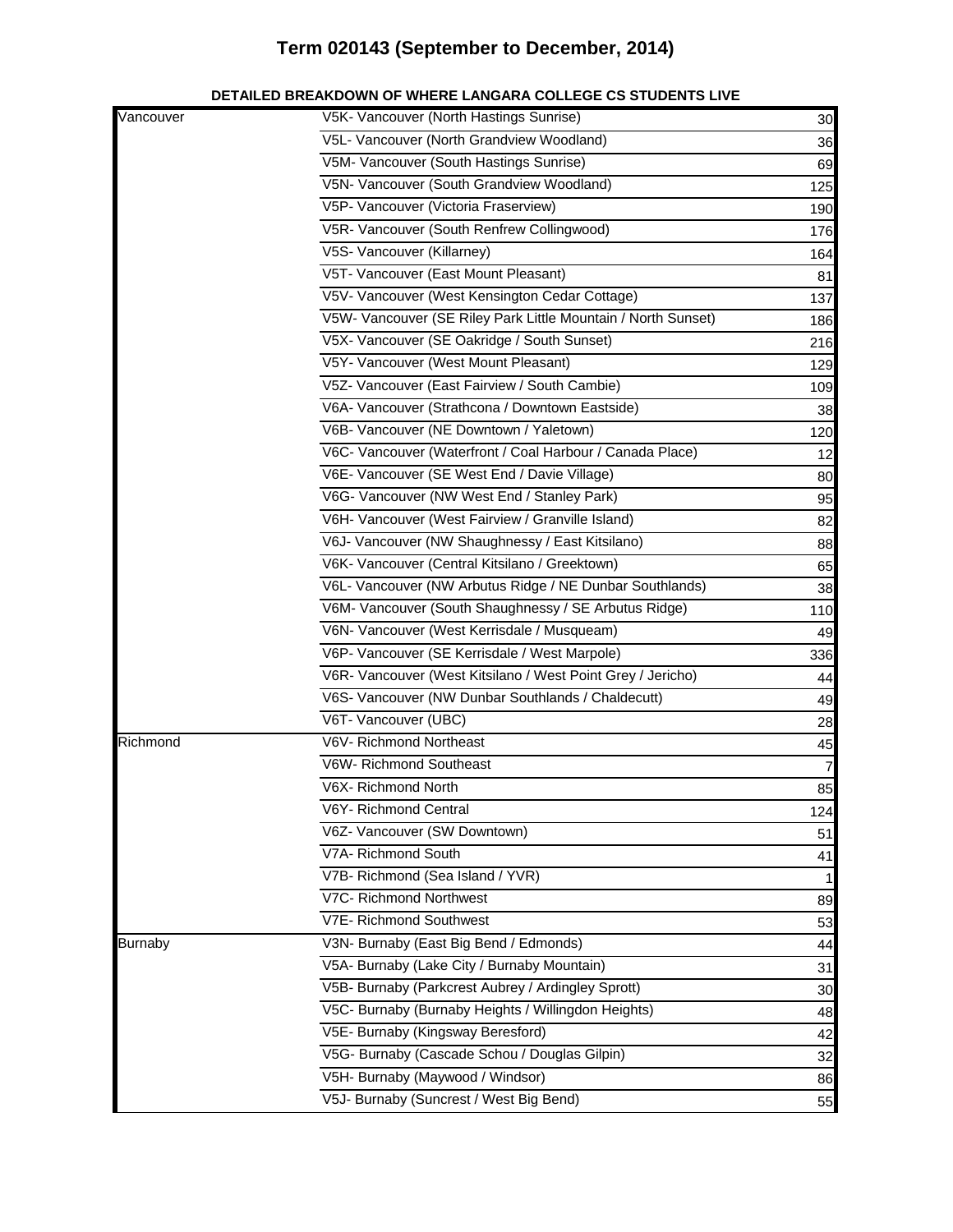| North Vancouver          | V7G- North Vancouver Outer East        | 6               |
|--------------------------|----------------------------------------|-----------------|
|                          | V7H- North Vancouver Inner East        | 6               |
|                          | V7J- North Vancouver East Central      | 13              |
|                          | V7K- North Vancouver North Central     | 9               |
|                          | V7L- North Vancouver South Central     | 21              |
|                          | V7M- North Vancouver Southwest Central | 18              |
|                          | V7N- North Vancouver Northwest Central | 12              |
|                          | V7P- North Vancouver Southwest         | 11              |
|                          | V7R- North Vancouver Northwest         |                 |
| <b>West Vancouver</b>    | V7S- West Vancouver North              | 17              |
|                          | V7T- West Vancouver Southeast          | 7               |
|                          | V7V- West Vancouver South              | 16              |
|                          | V7W- West Vancouver West               |                 |
| <b>New Westminster</b>   | V3L- New Westminster Northeast         | 27              |
|                          | V3M- New Westminster Southwest         | 40              |
| Surrey                   | V3R- Surrey North                      | 16              |
|                          | V3S- Surrey East                       | 40              |
|                          | V3T- Surrey Inner Northwest            | 20              |
|                          | V3V- Surrey Outer Northwest            |                 |
|                          | V3W- Surrey Upper West                 | 18              |
|                          | V3X- Surrey Lower West                 | 12              |
|                          | V4A- Surrey Southwest                  | 9               |
|                          | V4N- Surrey Northeast                  | 29              |
|                          | V4P- Surrey South                      | 10              |
| Delta                    | V4C- Delta Northeast                   | 20              |
|                          | V4E- Delta East                        | 8               |
|                          | V4K- Delta Northwest                   | 22              |
|                          | V4L- Delta Southeast                   |                 |
|                          | V4M- Delta Southwest                   | 14              |
| <b>White Rock</b>        | V4B- White Rock                        | 9               |
| Pt. Moody/Coquitlam/PoCo | V3B- Port Coquitlam Central            | 29              |
|                          | V3C- Port Coquitlam South              | 16              |
|                          | V3E- Coquitlam North                   | 18              |
|                          | V3H- Port Moody                        | 24              |
|                          | V3J- Coquitlam North                   | 25              |
|                          | V3K- Coquitlam South                   | 28              |
| Pitt Meadows/Maple Ridge | V2W- Maple Ridge East                  | 4               |
|                          | V2X- Maple Ridge West                  | 7               |
|                          | V3Y- Pitt Meadows                      | $6\phantom{.}6$ |
|                          | V4R- Maple Ridge Northwest             | 3               |
| Langley                  | V1M- Langley Township North            | 7               |
|                          | V2Y- Langley Township Northwest        | 8               |
|                          | V2Z- Langley Township Southwest        | 4               |
|                          | V3A- Langley City                      | 13              |
|                          | V4W- Langley Township East             | 3               |